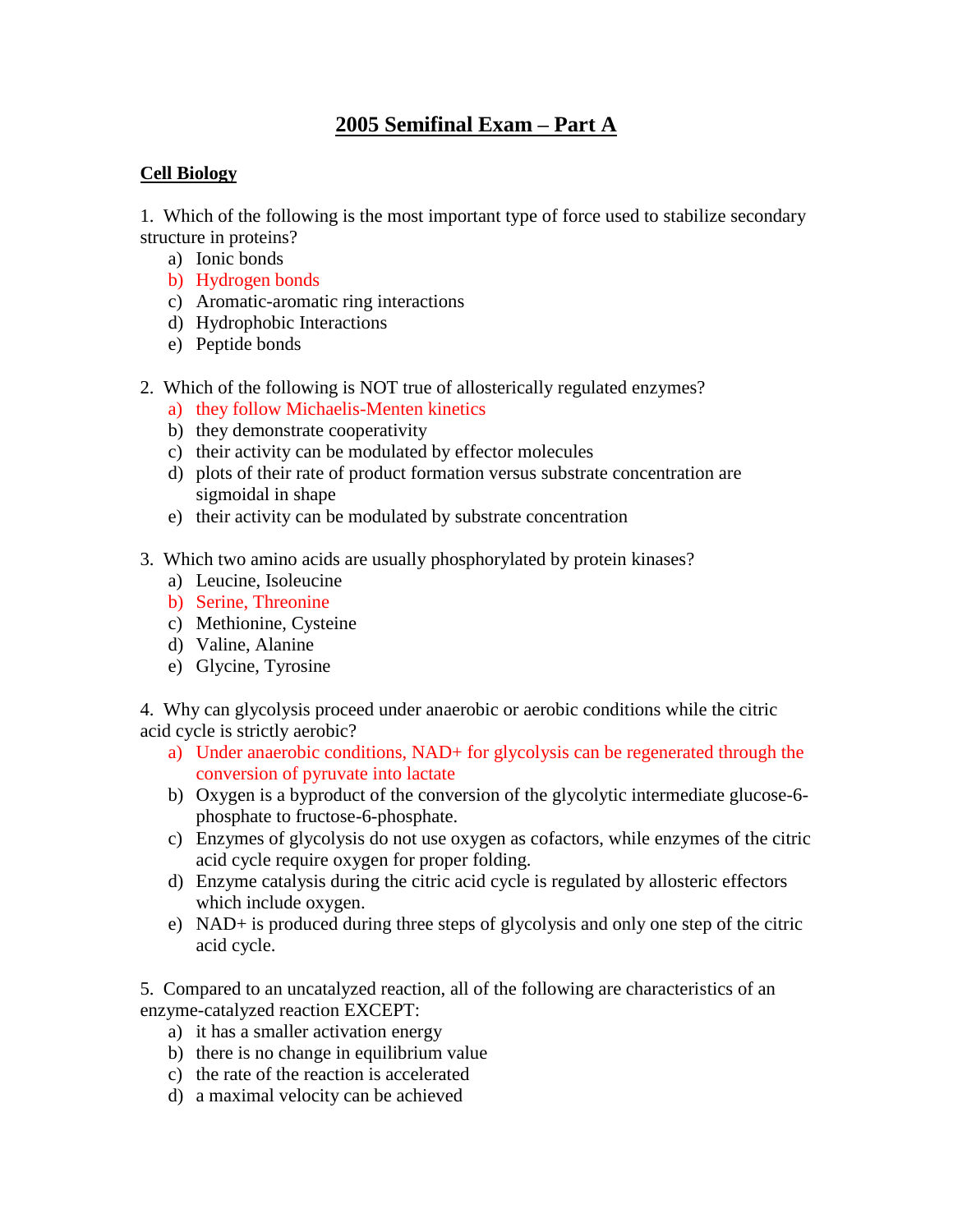e) the free energy for the reaction is reduced

6. A researcher is interested in identifying a gene or genes whose expression pattern is altered in response to temperature fluctuations. Which laboratory technique would be most appropriate for addressing this question?

- a) PCR of genomic DNA
- b) Southern blotting
- c) gel electrophoresis
- d) sucrose gradient centrifugation
- e) microarray analysis

7. Which of the following is/are not evolutionary advantage(s) provided by operons to bacterial cells?

- a) genes may be regulated together by a single operator sequence
- b) intron sequences are more easily spliced from operon mRNA sequences
- c) multiple proteins may be encoded by a single mRNA
- d) multiple proteins may be translated simultaneously by a single mRNA
- e) both b and d
- 8. Where, in the cell, are disulfide bonds primarily made?
	- a) cytoplasm
	- b) endoplasmic reticulum
	- c) lysosome
	- d) nucleus
	- e) nucleoplasm

#### **Plant Anatomy and Physiology**

1. Reactions associated with the light dependent reaction of photosynthesis (in eukaryotic cells) may be found in the:

- a) grana only
- b) stroma only
- c) inner surface on the thylakoids only
- d) inner and outer surface of the thylakoids
- e) outer membrane of the chloroplast envelope
- 2. Which of the following is correctly matched with its tissue system?
	- a) xylem...ground tissue system
	- b) phloem...epidermis
	- c) cortex...ground tissue system
	- d) pith...vascular tissue system
	- f) all of the above are correctly matched

3. Lowering the level of a hedge with a hedge trimmer stimulates the hedge to become bushy because: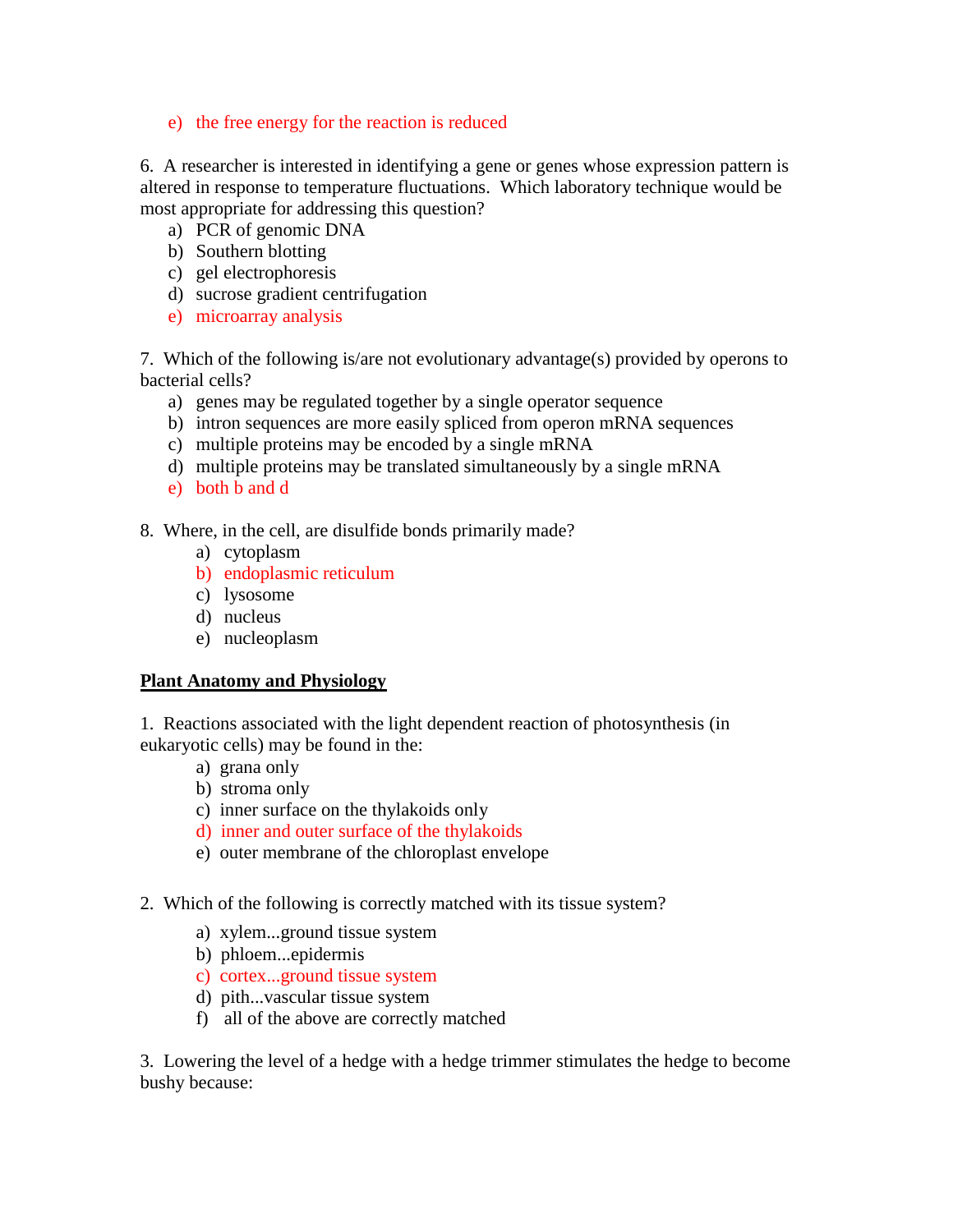- a) it stimulates the production of ethylene gas
- b) removing the apical meristems makes more auxin which stimulates lateral branch buds to grow
- c) removing the apical meristems makes less ethylene which stimulates lateral branches to grow
- d) removing the apical meristems results in less auxin which then allows lateral branches to grow
- e) removing the lateral buds results in apical dominance under the influence of cytokinins
- 4. Correctly identify the tissue types A, B, C in the image below**.**



- a) sclerenchyma, parenchyma, collenchyma
- b) collenchyma, parenchyma, sclerenchyma
- c) collenchyma, sclerenchyma, parenchyma
- d) parenchyma, collenchyma, sclerenchyma
- e) parenchyma, sclerenchyma, collenchyma
- 5. The cell shown in the image below is most likely a**:**



- a) companion cell
- b) fiber
- c) sclerid
- d) sieve tube element
- e) vessel element
- 6. The part of the flower that is adapted to catch pollen is the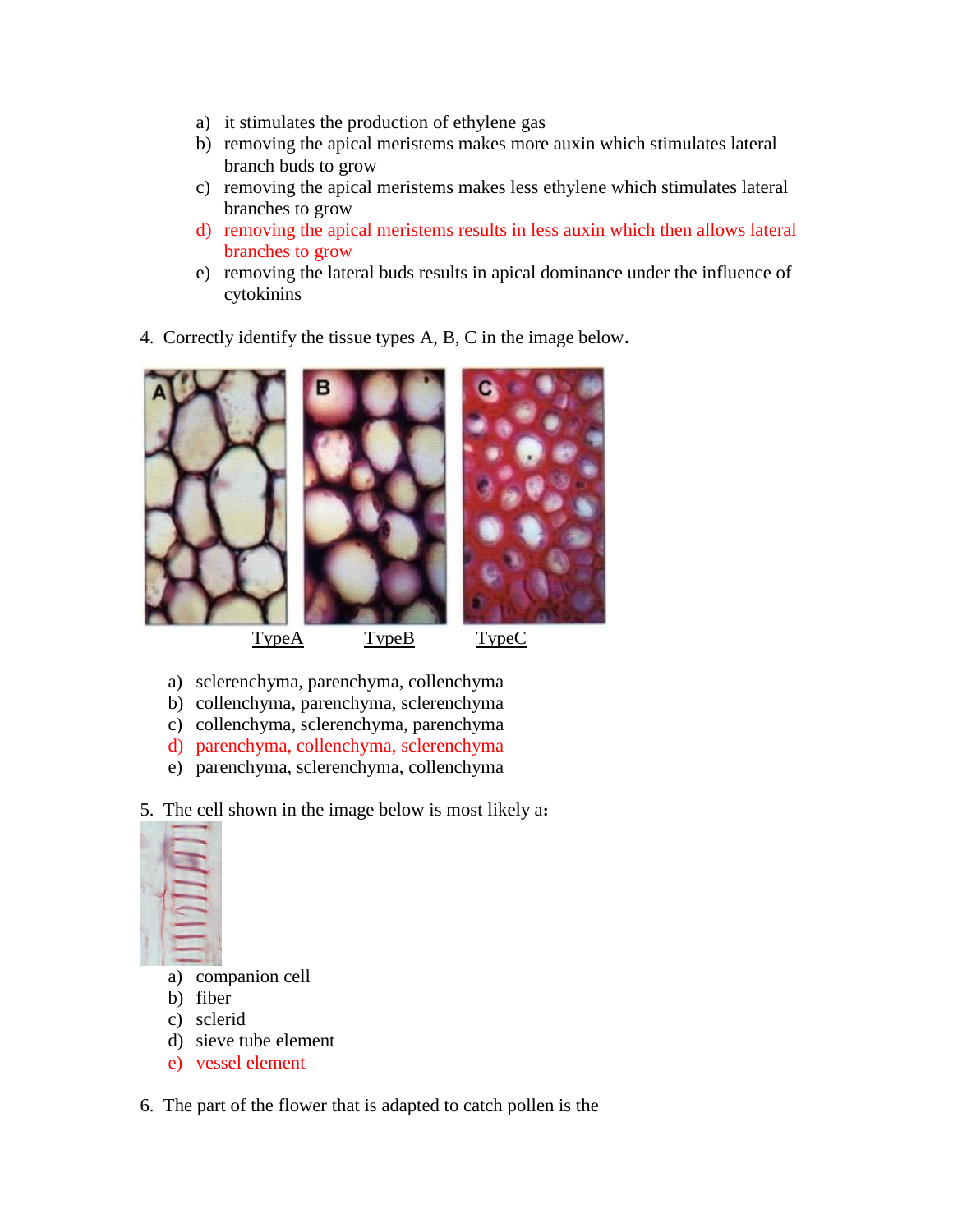- a) anther
- b) ovule
- c) sepal
- d) stigma
- e) style

7. A plant cell with a solute potential of -0.8 MPa maintains a constant volume when bathed in a solution that has a solute potential of -0.25 MPa and is in an open container. From this information, we know that:

- a) the cell has a pressure potential of  $+0.25$  MPa
- b) the cell has a pressure potential of  $+0.55$  MPa
- c) the cell has a pressure potential of  $+0.80$  MPa
- d) the cell has a water potential of -0.8 MPa
- e) none of the above

8. Plasmodesmata in plant cells are **most similar** in function to which of the following structure in animals cells?

- a) desmosomes
- b) gap junctions
- c) glycocalyx
- d) peroxisomes
- e) tight junctions

9. A beaver eats the bark, both inner and outer bark, all the way around a tree trunk. Why does this always cause the tree to eventually die?

- a) The tree is more susceptible to insect and fungal diseases.
- b) The transport of sugars between leaves and twigs is interrupted.
- c) Cells of the apical meristem can no longer divide.
- d) The supply of water and minerals to the leaves is no longer possible.
- e) The transport of sugars between leaves and roots is interrupted.

10. You discover an unidentified weed that you cut with a lawn mower almost to the ground. Soon it is as tall as it was before you cut it. This growth is likely due to what growth region?

- a) basal meristem
- b) root apical meristem
- c) shoot apical meristem
- d) cork cambium
- e) vascular cambium

# **Genetics & Evolution**

1. In the genetic pathway containing genes A, B, and C, gene A negatively regulates gene B, which in turn negatively regulates gene C. If a loss-of-function mutation were introduced into gene B, what would be the resulting effect on the expression of gene C?

- a) changes in expression levels of gene C would be the same as those for gene A
- b) changes in expression levels of gene C would be the same as those for gene B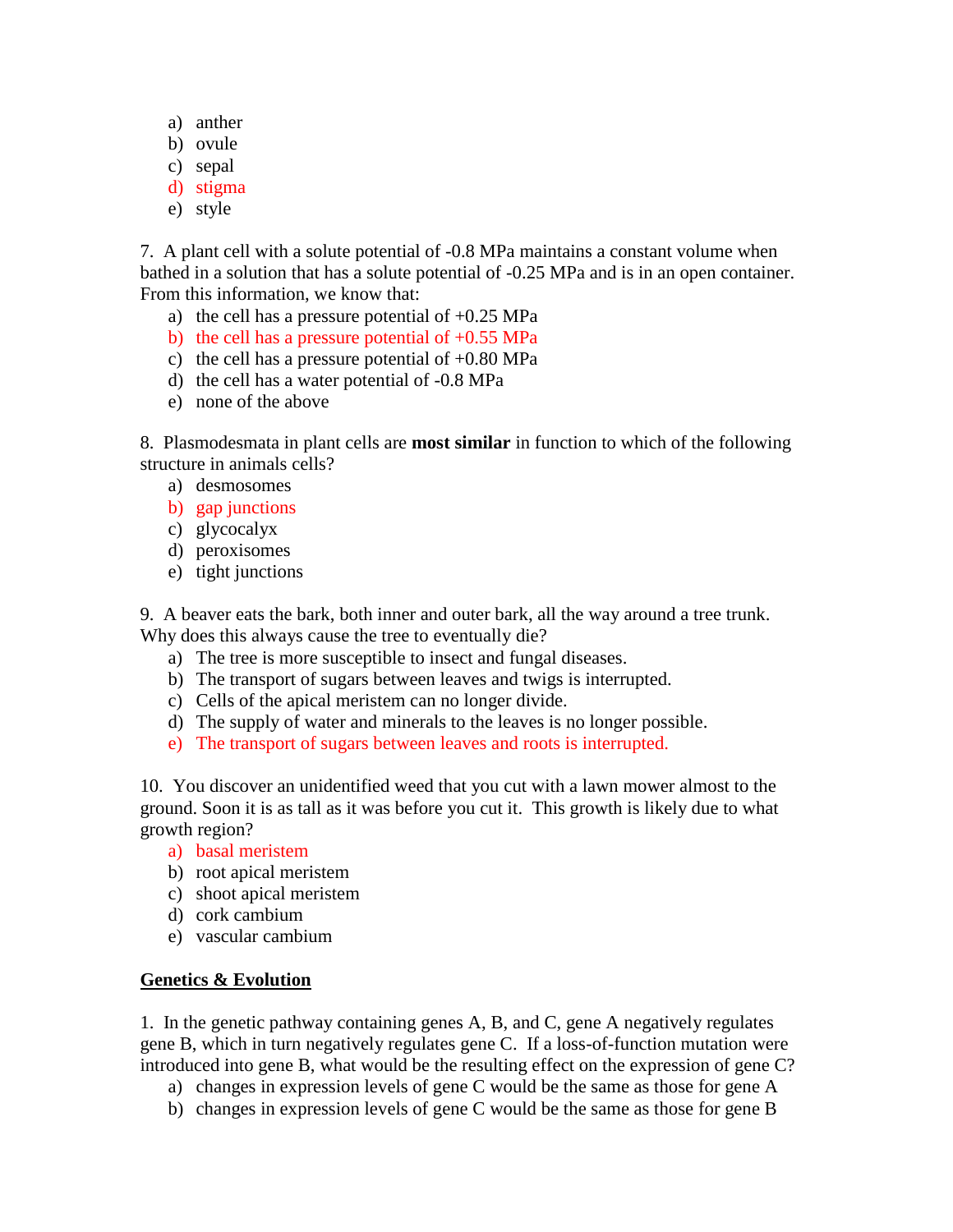- c) decreased expression of gene C
- d) increased expression of gene C
- e) no effect on expression of gene C

2. A researcher performs a cross between 2 mice, both having black fur. Black fur is dominant over white fur. 75% of the offspring have black fur and 25% have white fur. The researcher can assume that the parent genotypes were most likely:

- a) BB x BB
- b) BB x Bb
- c) BB x bb
- d) Bb x Bb
- e) bb x bb

3. Assuming that in the year 2500, five human male and five human female space colonists from Earth settled on an uninhabited Earth-like planet in the Andromeda Galaxy. The colonists and their offspring randomly mate for many generations. All ten of the colonists expressed Hitchhiker's Thumb (useful, if you're out in the middle of nowhere in space), though two were heterozygous for this trait. Hitchhiker's Thumb (S) is dominant and "Straight Thumb" (s) is recessive.

If one assumes that Hardy-Weinberg equilibrium applies to this population of colonists, about how many people will express "Straight Thumb" when the planet's population reaches 10,000?

- **a) 100**
- b) 400
- c) 800
- d) 1000
- e) not enough information to determine

4. Which of the following is the most important missing evidence in Darwin's theory of natural selection when it was published in 1859?

- a) evidence of the overproduction of offspring
- b) evidence that some organisms became extinct
- c) knowledge of the source of genetic variation
- d) observation that even members of the same species are variable
- e) observation that environmental resources can be a limiting factor to population growth
- 5. Which of the following statements is false?
	- a) The first living cells were prokaryotes.
	- b) The cyclic pathway of photosynthesis first appeared in some eubacterial species.
	- c) Oxygen began accumulating in the atmosphere after the noncyclic pathway of photosynthesis evolved.
	- d) In the Proterozoic, increasing levels of atmospheric oxygen enhanced the spontaneous formation of organic molecules.
	- e) All are correct.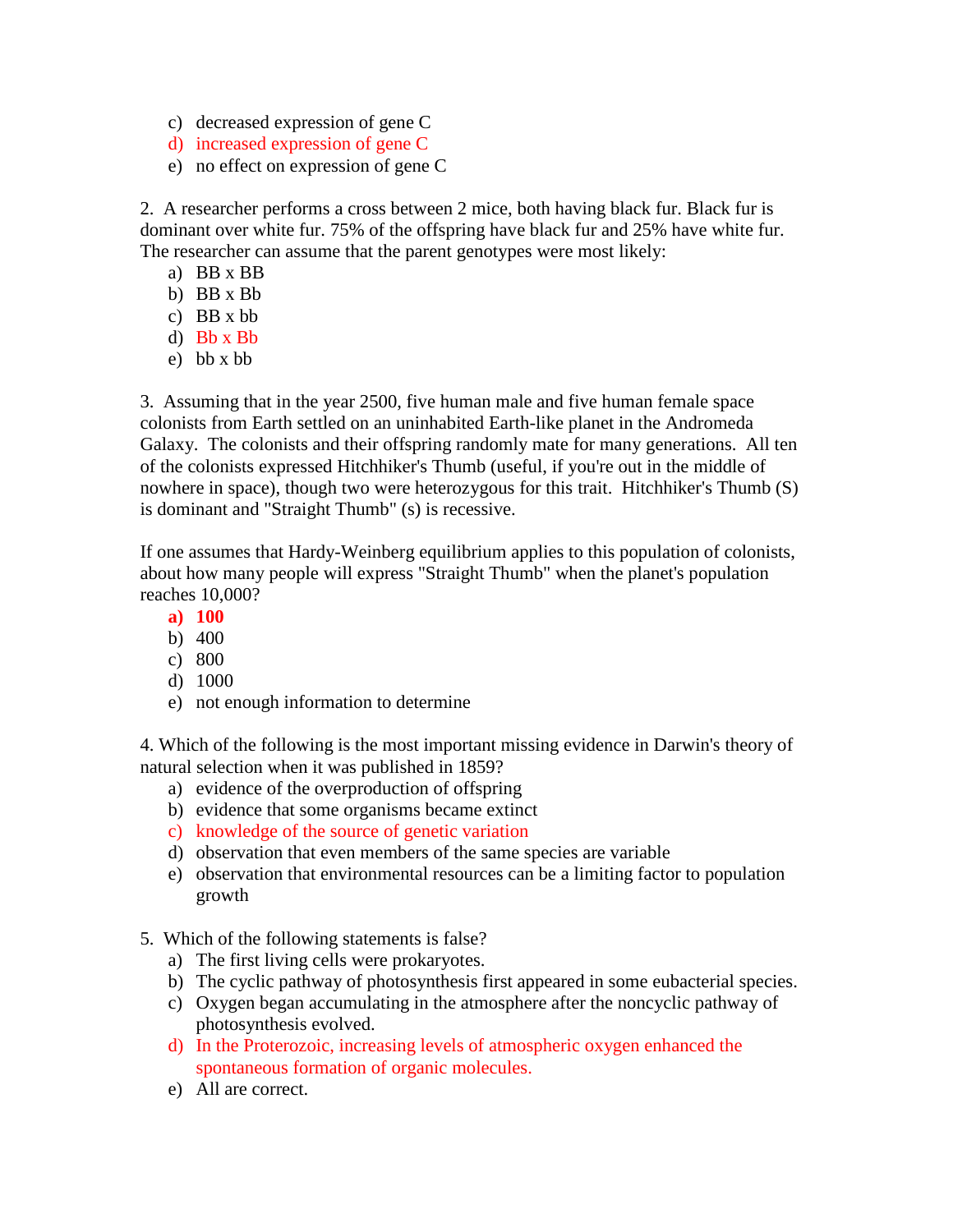6. If you rely exclusively on the biological species concept, which of the following show evidence that the populations belong to 2 separate species?

- a) In two groups of tamarins, copulation takes place, but the hybrid embryos are spontaneously aborted.
- b) Matings beween two guenon monkey species results in live born but infertile offspring.
- c) Red and black howler monkeys do not interbreed in the wild because they have different mating calls.
- d) Only a and b are examples of two separate species.
- e) a, b, and c are examples of two separate species.

#### **Biosystematics**

1. While walking to school one day, you notice a group of purple ants who all walk sideways. Excited by your discovery, you decide to classify your ants. Which of the following characteristics would classify the purple ants as a new strain of ants and NOT a new species?

- a) the purple ants have a similar DNA polymerase as the tropical fire ant *Solenopsis geminate*
- b) the purple ants may produce fertile offspring when crossed with *Solenopsis geminate*
- c) the purple ants have ribosomal subunits of the same size as *Solenopsis geminate*
- d) the purple ants are found to inhabit similar areas as *Solenopsis geminate*
- e) both b and d are necessary characteristics

# **Ethology**

- 1. The coefficient of relatedness between an uncle/aunt and his/her nephew is:
	- a) 0.125
	- b) 0.25
	- c) 0.5
	- d) 1.0
	- e) cannot be determined

# **Ecology**

1. For terrestrial and most aquatic environments neither animal nor plant life could exist without the metabolic "services" provided by:

- a) chemoheterotrophs
- *b)* extremophile archaeans
- *c)* fungi
- d) *Homo sapiens*
- e) nitrogen-fixing bacteria
- 2. What is the most likely result of the removal of carnivores from an ecosystem?
	- a) decrease in the number of herbivores, decrease in the amount of vegetation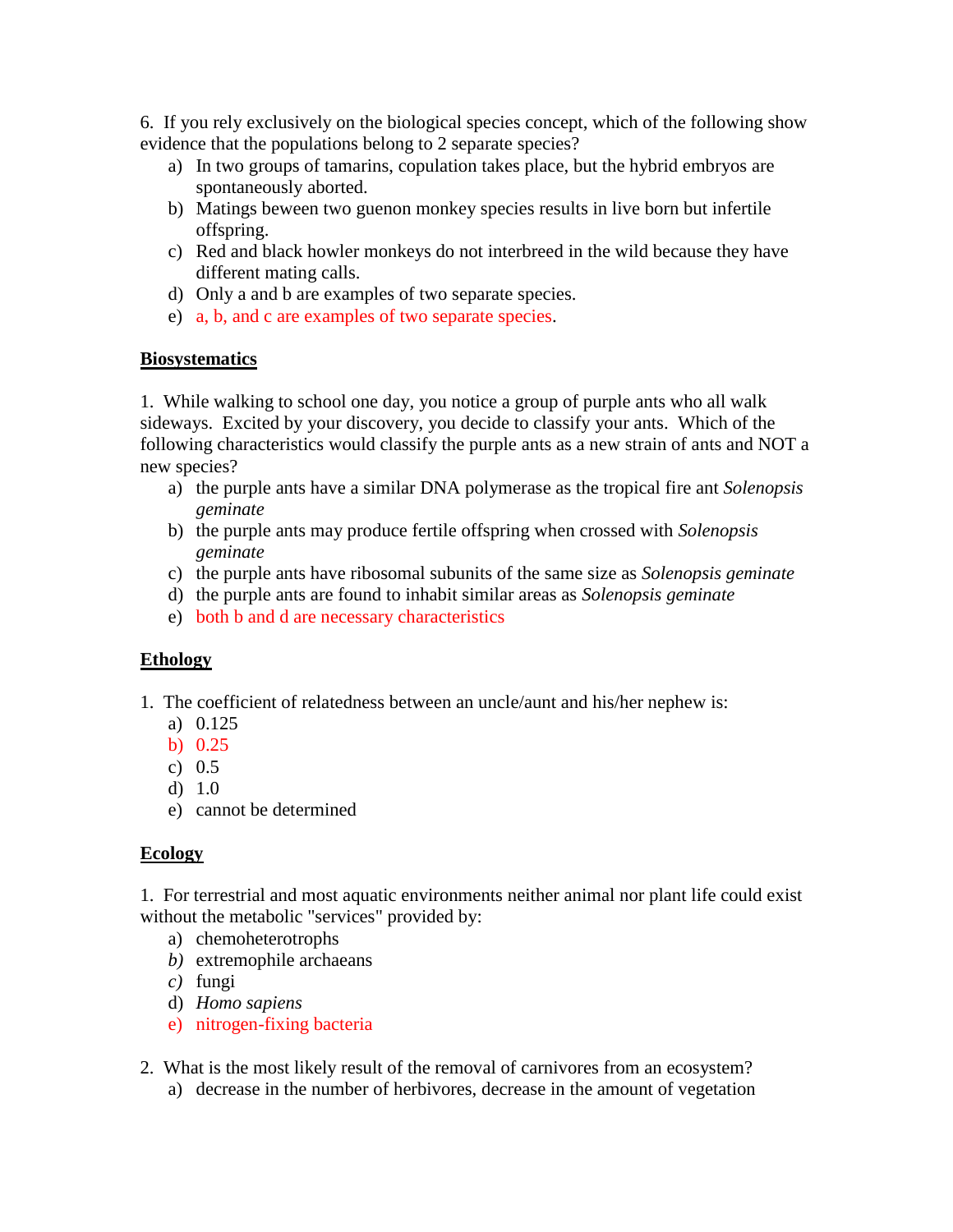- b) decrease in the number of herbivores, increase in the amount of vegetation
- c) increase in the number of herbivores, increase in the amount of vegetation
- d) increase in the number of herbivores, decrease in the amount of vegetation
- e) decrease in the number of omnivores, increase in the amount of vegetation
- 3. The equilibrium model of island biogeography suggests all of the following except:
	- a) larger islands have more species than smaller islands
	- b) smaller islands have lower rates of extinction
	- c) species richness of an island is determined by colonization and extinction
	- d) islands closer to the mainland have higher colonization rates
	- e) colonial populations become genetically divergent from their parent population, over time, due to natural selection, mutation, and/or genetic drift.

#### **Animal**

1. Excessive production of which hormone may cause a patient to develop gastric ulceration refractory to medical management.

- a) bilirubin
- b) cholecystikinin
- c) gastrin
- d) secretin
- e) somatostatin

2. Which of the following graphs correctly displays the relationship of blood flow velocity in humans as the blood flows from the aorta  $\rightarrow$  arteries  $\rightarrow$  aterioles  $\rightarrow$ capillaries  $\rightarrow$  venules  $\rightarrow$  veins  $\rightarrow$  venae cavae:



- 3. The inspiratory phase of mammal respiration is characterized by:
	- a) collapse of the rib cage and contraction of the diaphragm
	- b) collapse of the rib cage and relaxation of the diaphragm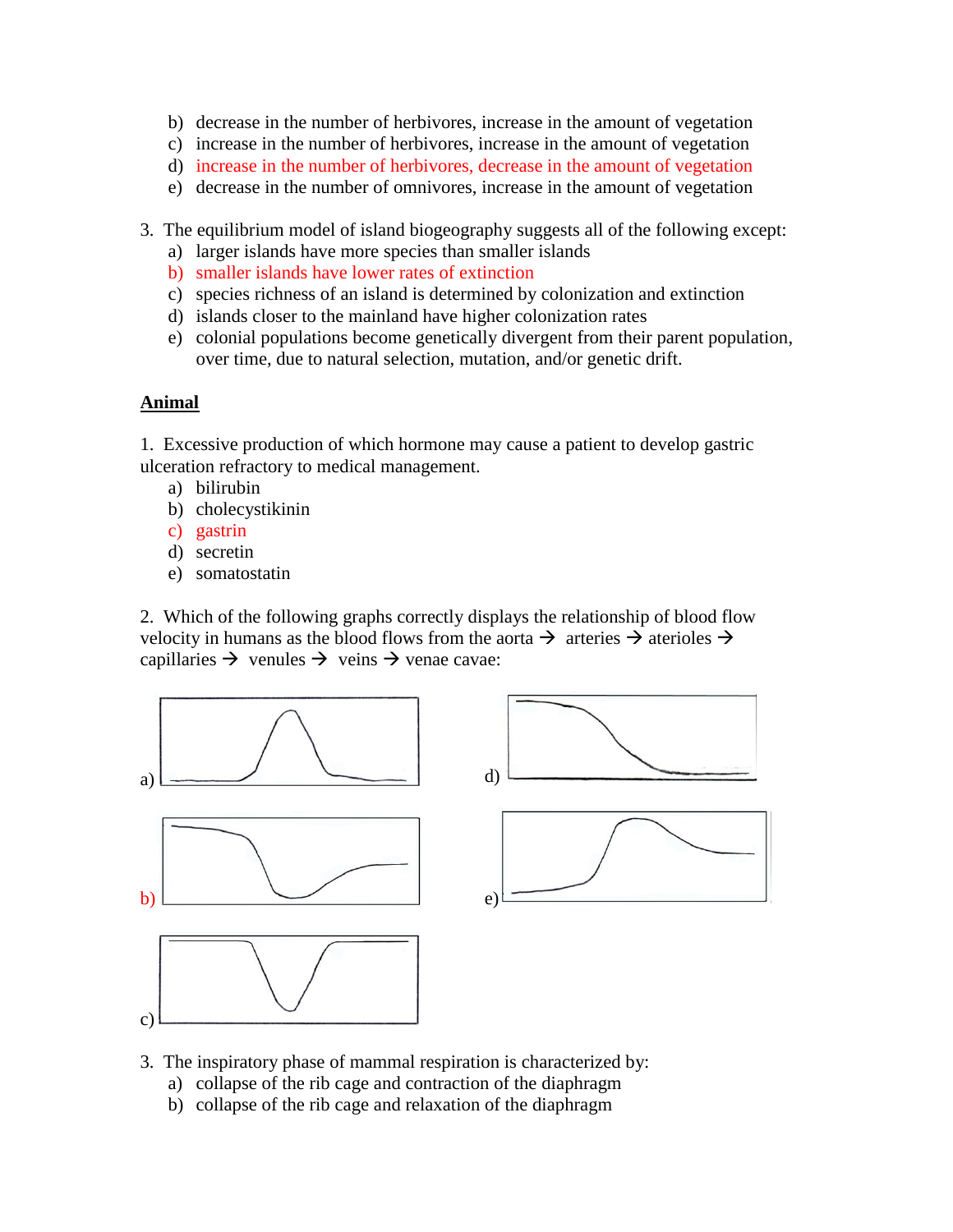- c) expansion of the rib cage and contraction of the diaphragm
- d) expansion and the rib cage and relaxation of the diaphragm
- e) expansion of the rib cage only

4. Which of the following are likely to cause cellular changes when injected directly into the appropriate cell's cytoplasm?

- I) Triiodothyronine  $(T_3)$ <br>II) Cortisol
- Cortisol
- III) Insulin
- IV) Epidermal Growth Factor
- a)  $I, II$
- b) I, IV
- c) II, III
- d) II, IV
- e) III, IV

5. The inner ear of humans and most other mammals is sensitive to body position and balance. What organ(s) is/are responsible for this?

- a) cochlea
- b) cochlea and basilar membrane
- c) semicircular canals
- d) semicircular canals and cochlea
- e) semicircular canals, utricle and saccule
- 6.  $K^+$  secretion into the nephron tubule takes place at the:
	- a) ascending loop of Henle
	- b) descending loop of Henle
	- c) collecting duct
	- d) distal tubule
	- e) proximal tubule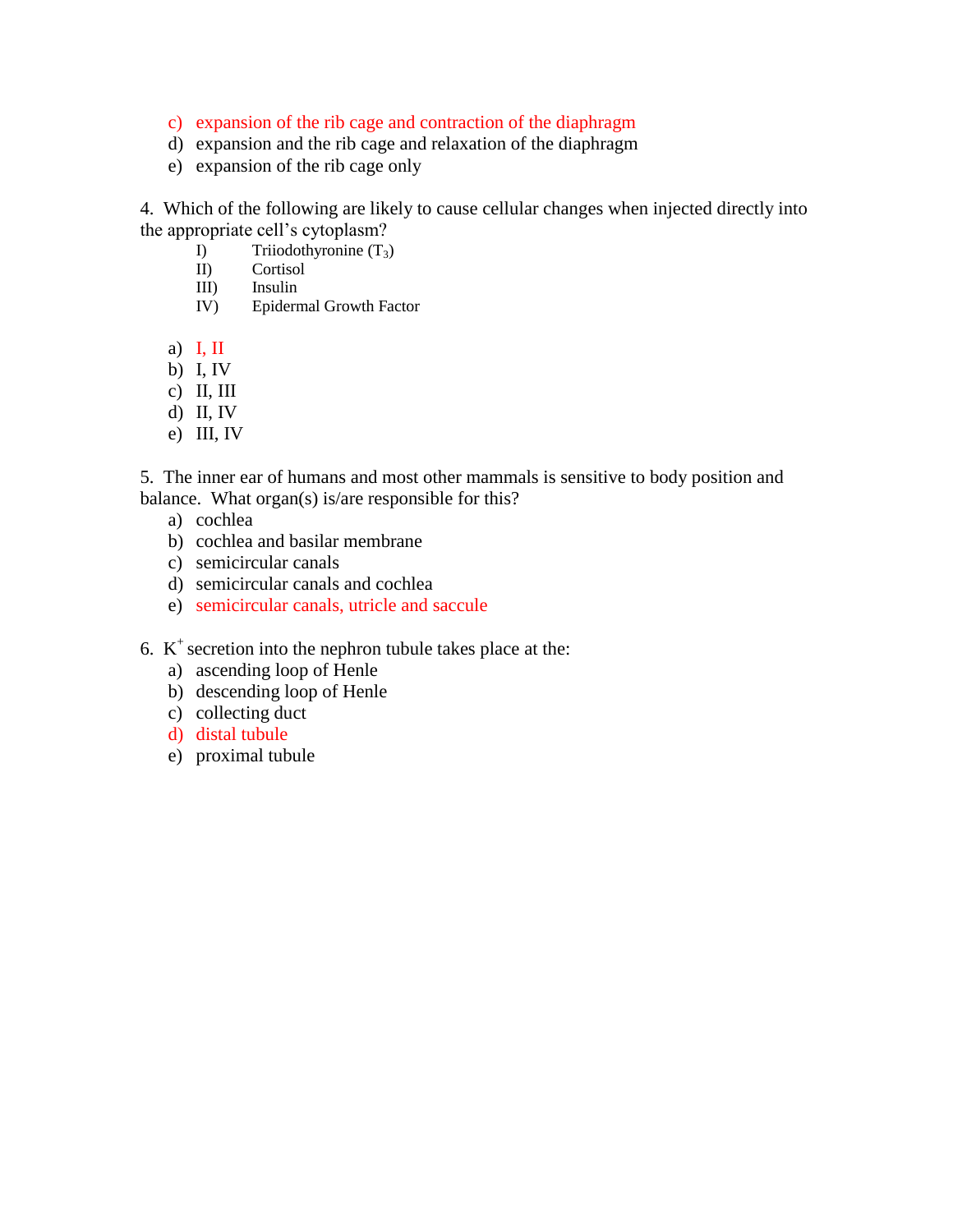# **For questions 1 through 7 on Part B of the 2005 USABO Semifinal Exam, fill-in the appropriate bubble(s) on your Scantron sheet that indicate your response. Scantron sheet numbers are placed adjacent to the space, blank, or box of each question.**

1. (6 points) In the evolution of 'organismic' from simpler, single 'cell' organization, there appears to have been a selective advantage to being part of the more complex form, rather than 'going it alone'.

In the table below, match each term with its appropriate phrase.

| <b>Cell Behavior</b> |  |                | <b>Single Cell</b> |                | <b>Organism</b> |  |
|----------------------|--|----------------|--------------------|----------------|-----------------|--|
| Cooperation:         |  | Negative:      |                    | Positive:      |                 |  |
| (Scantron #51)       |  | (Scantron #53) |                    | (Scantron #55) |                 |  |
| Defection:           |  | Positive:      |                    | Negative:      |                 |  |
| (Scantron #52)       |  | (Scantron #54) |                    | (Scantron #56) |                 |  |

- a) cell abandons function in order to reproduce
- b) lowers cell reproductive rate
- c) increases cell reproductive rate
- d) improves organism function and reproduction
- e) cell assumes specialized function
- ab) decreases organism function and reproduction

2. (4 points) For the following pedigree, indicate yes (Y) or no (N) if the inheritance of the trait could be caused by:

**NOTE**: On your Scantron sheet, fill-in [a] for 'Y' or [b] for 'N'



3. (4 points) Match the gastrointestinal organ on the left with the chemical or protein it produces to aid in digestion on the right.



Student **ID** Number: USABO Semifinal Exam 2005 Page 1 of 11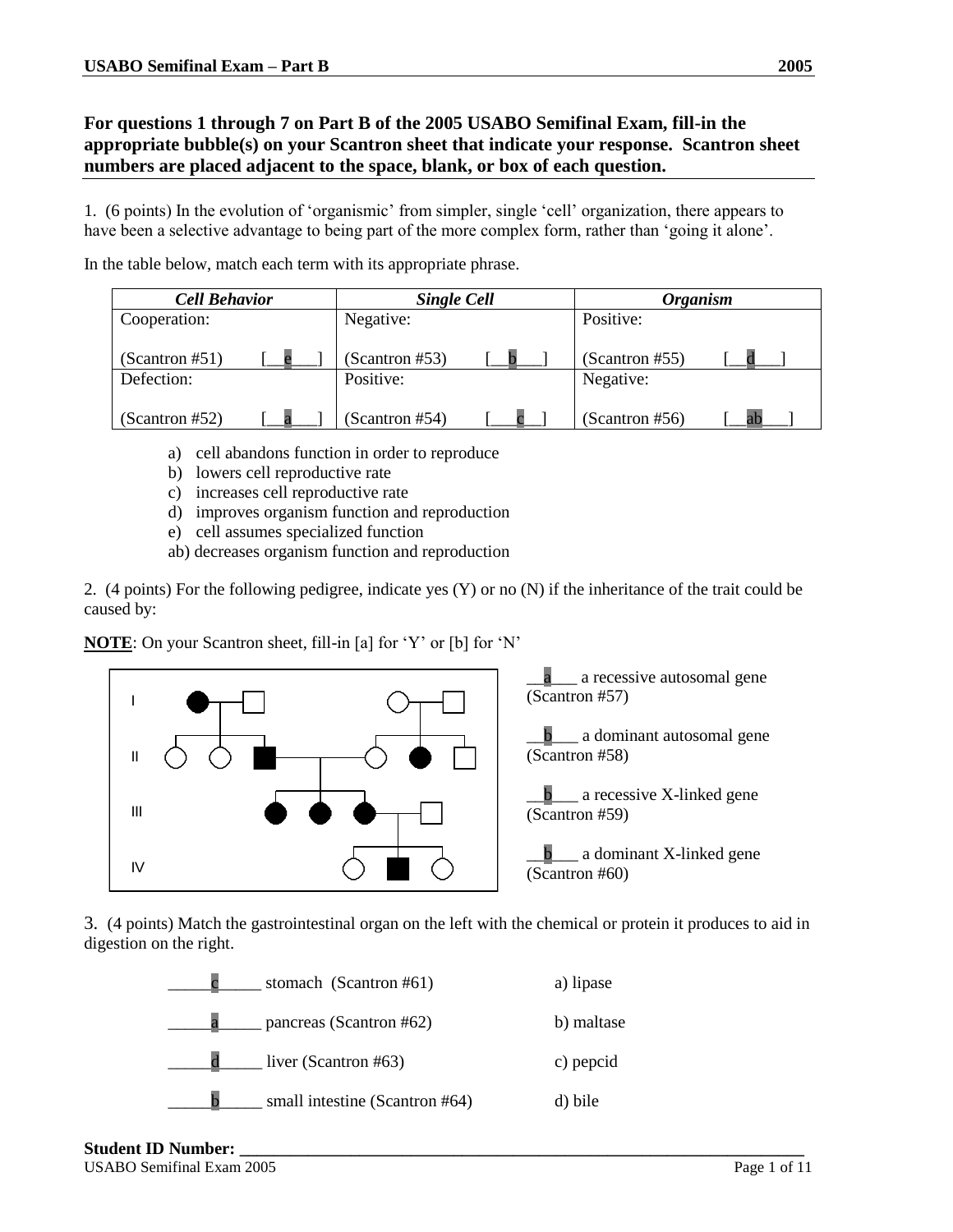

4. (5 points) Match the numbers from the photo above with the appropriate definition below.



5. (5 points) Match the function on the right with the appropriate cell type on the left.

macrophages (Scantron #70)  $\qquad b$ neutrophils (Scantron #71)\_\_\_\_\_b\_\_\_\_\_\_

platelets  $(Scantron #72)$  c

T lymphocytes (Scantron #73)\_\_\_\_a\_\_\_\_\_

B lymphocytes (Scantron #74) d

- a) viral defenses
- b) phagocytosis
- c) hemostatis
- d) a and b
- e) none of the above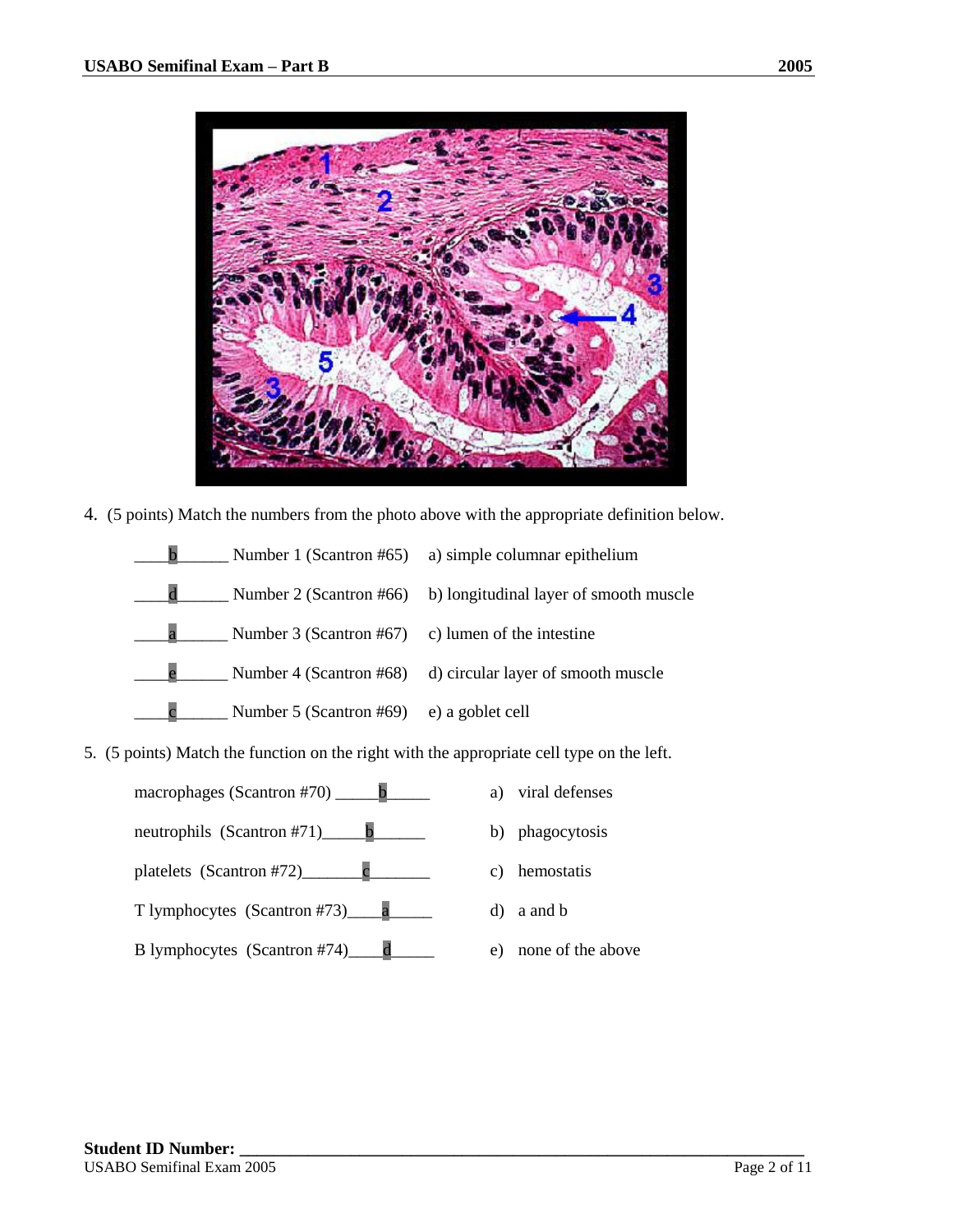6. (10pts) Match each item on the right with the term it is most closely associated with on the left.



7. (6 points) Match the description on the left with the appropriate term on the right using the figure below.



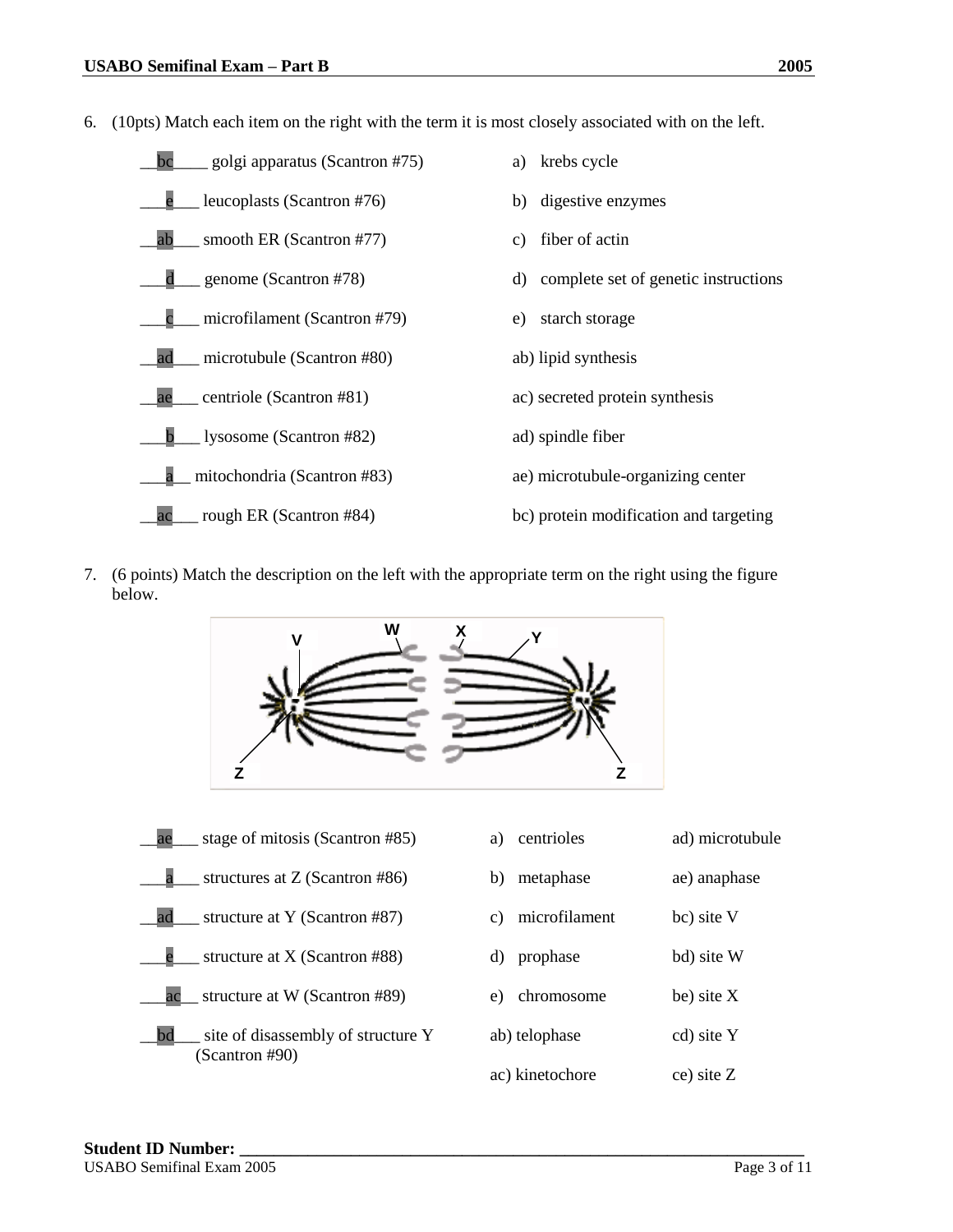#### **For questions 8 through 26, WRITE your response(s) in the space, blank, or box provided. You WILL NOT need your Scantron sheet for questions 8 through 26.**

8. (8 points) Trophic levels are indicated below with numbered lines in the flowchart. Write the appropriate tropic level name in the space provided next to its number. Write ONLY the letter of the tropic characteristic.

**NOTE:** Left-hand circle in flowchart is *Heat*; right-hand circle in flowchart is *To detritivores*.



- d. energy in wastes
- e. primary producers
- f. primary consumers
- g. production energy
- h. secondary consumers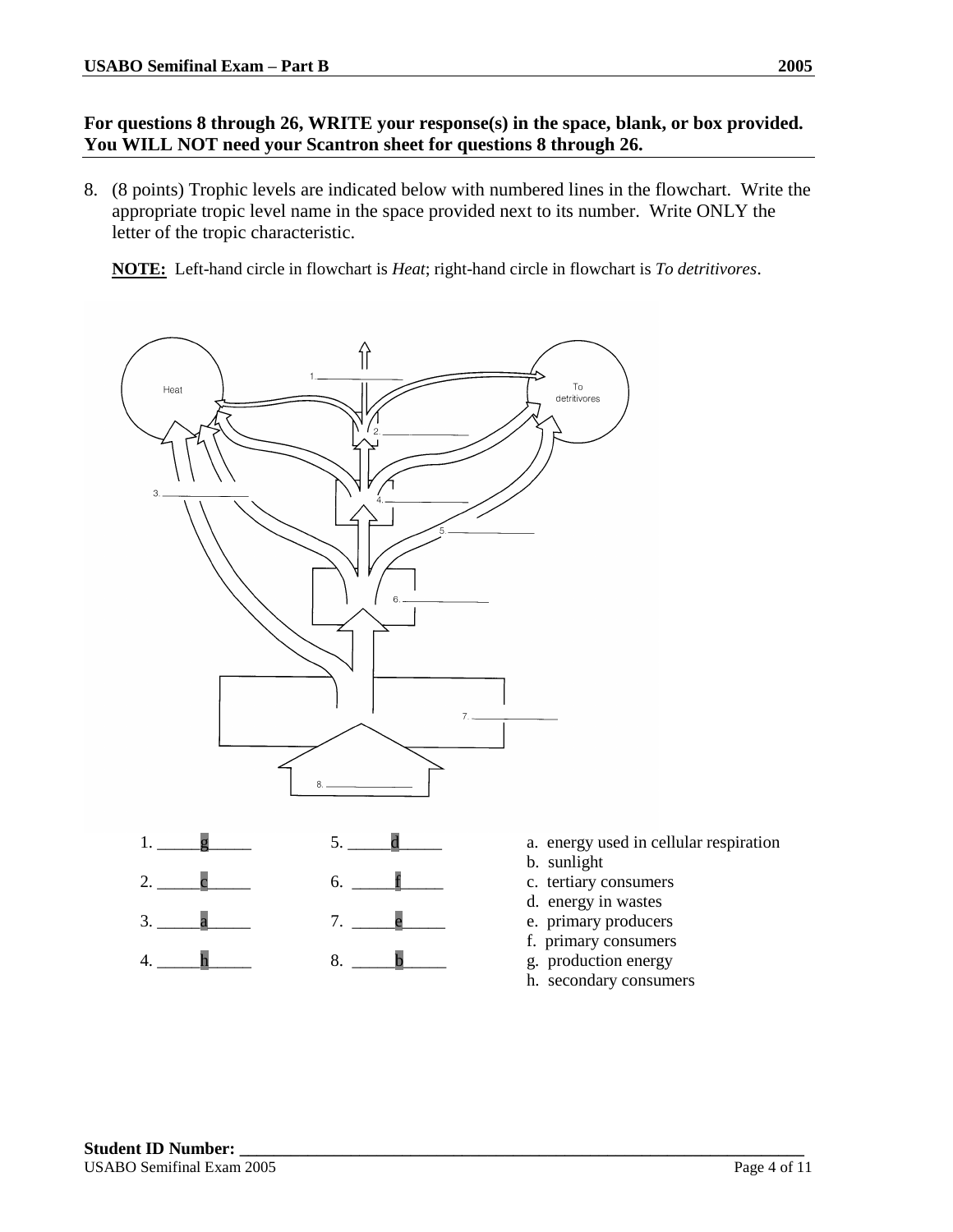9. (14 points) Match the following word with its definition or function. Answers may be used more than once.

| i. pits             | (question                                  | a. thin regions with only a primary wall               |
|---------------------|--------------------------------------------|--------------------------------------------------------|
|                     | automatically given<br>2 pts regardless of |                                                        |
|                     | answers)                                   |                                                        |
| ii. tracheids       | c and/or d correct                         | b. water migrates laterally between neighboring        |
| iii. secondary wall | pt)<br>$d_{1}(1 pt)$                       | vessels                                                |
|                     |                                            | c. long, thin cells with tapered ends                  |
| ix. xylem vessel    | $e$ and $f(2$ pts)                         |                                                        |
| x. sieve-tube       | $g$ and h $(2 \text{ pts})$                | d. contain lignin                                      |
| member              |                                            | e. wide, short, and thin-walled; aligned end-to-end to |
|                     |                                            | form micropipes                                        |
| xi. companion cell  | $i$ and $l$ (2 pts)                        |                                                        |
| xii. plasmodesmata  | $j$ and $k$ (2 pts)                        | f. perforated ends                                     |
|                     |                                            | g. chains of cells that conduct organic compounds      |
| viii. sieve tube    | m(1 pt)                                    |                                                        |
| ix. stele           | $n_{1}$ (1pt)                              | h. lack nucleus, vacuole, and ribosomes                |
|                     |                                            | i. does not conduct flow of fluid from cell to cell    |
|                     |                                            |                                                        |
|                     |                                            | j. connects photoplasts of neighboring cells           |
|                     |                                            | k. continuous ER in structures called desmotubules     |
|                     |                                            | 1. sits alongside sieve-tube members                   |
|                     |                                            |                                                        |
|                     |                                            | m. porous walls between cells                          |
|                     |                                            | n. surrounded by a casparian strip                     |

10. (2 points) Assume for a particular plant that small flower blossoms are dominant to large flower blossoms, yellow seeds are dominant to green seeds, and round seeds are dominant to wrinkled seeds. If you cross a triple heterozygote with a plant that has green wrinkled seeds and is heterozygous for small flower blossoms, what is the fraction of the offspring that will have at least two recessive traits?

| 6/16 or 3/8 or 0.375 or 37.5% |  |
|-------------------------------|--|
|-------------------------------|--|

11. (2 points) The human genome contains several types of repetitive DNA. One of these is called the Alu sequence (it is cleaved by the restriction enzyme Alu I). Alu I sequence elements are about 300bp in length. If the human genome is  $3 \times 10^9$  bp in size and Alu I elements comprise 15% of the human genome, approximately how many Alu elements are in the human genome (round to nearest hundred)?

#### 1,500,000 or 1.5 x  $10^6$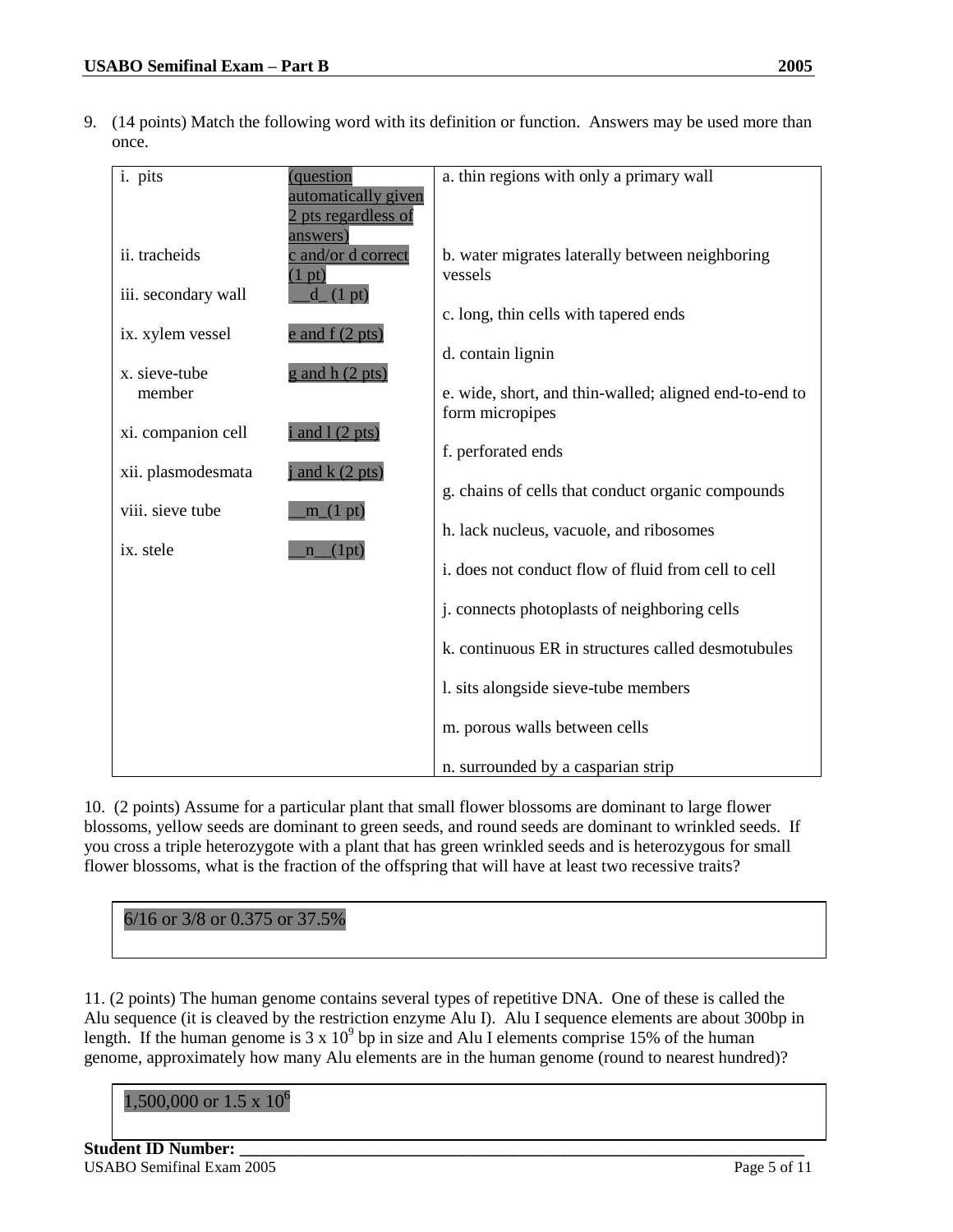12. (7 points) Match the phrase on the right with the appropriate ethological term on the left. Write ONLY the letter of the ethological term in the space provided.

|                         | signaling or exchange of information                                          |    | a. cognition           |
|-------------------------|-------------------------------------------------------------------------------|----|------------------------|
|                         | may reinforce genetically inherited social behavior in humans b. search image |    |                        |
|                         | helps an animal look for food                                                 |    | c. dominance hierarchy |
|                         | help or sacrifice that is repaid later                                        |    | d. territory           |
|                         | interaction between individuals, usually of same species                      |    | e. social behavior     |
| m                       | self-sacrifice on behalf of other(s)                                          | f. | kin selection          |
| $\overline{\textbf{a}}$ | the ability to use, process, and store sensory information                    |    | g. optimal foraging    |
|                         | ranking by social interactions                                                |    | h. reciprocal altruism |
| $\overline{\text{d}}$   | area defended against members of same species                                 |    | i. sociobiology        |
|                         | minimizes agonistic behavior before mating                                    |    | courtship ritual       |
|                         | most efficient feeding behavior                                               |    | k. culture             |
|                         | when self-sacrifice, on part of relatives, leads to altruism                  | 1. | agonistic behavior     |
|                         | threat or combat                                                              |    | m. altruism            |
|                         | study of the biological basis of social behavior                              |    | n. communication       |

13. (6 points) Calculate the partial pressures of  $O_2$  and  $CO_2$  in the below table. Round your answer to the nearest one-hundredth.

|                          | Partial Pressure of O <sub>2</sub><br>(in mmHg) | Partial Pressure of CO <sub>2</sub><br>(in mmHg) | Composition<br>of air:  |
|--------------------------|-------------------------------------------------|--------------------------------------------------|-------------------------|
| Sea level:               | 159.07                                          | 0.23                                             | $\mathbf{O}_2$ : 20.93% |
| $760$ mm $Hg$            |                                                 |                                                  |                         |
| 1,000ft above sea level: | 153.42                                          | 0.22                                             | $CO2 0.03\%$            |
| $733$ mm $Hg$            |                                                 |                                                  |                         |
| 15,00ft above sea level: | 89.79                                           | 0.13                                             | $N_2$ : 79.04%          |
| $429$ mm $Hg$            |                                                 |                                                  |                         |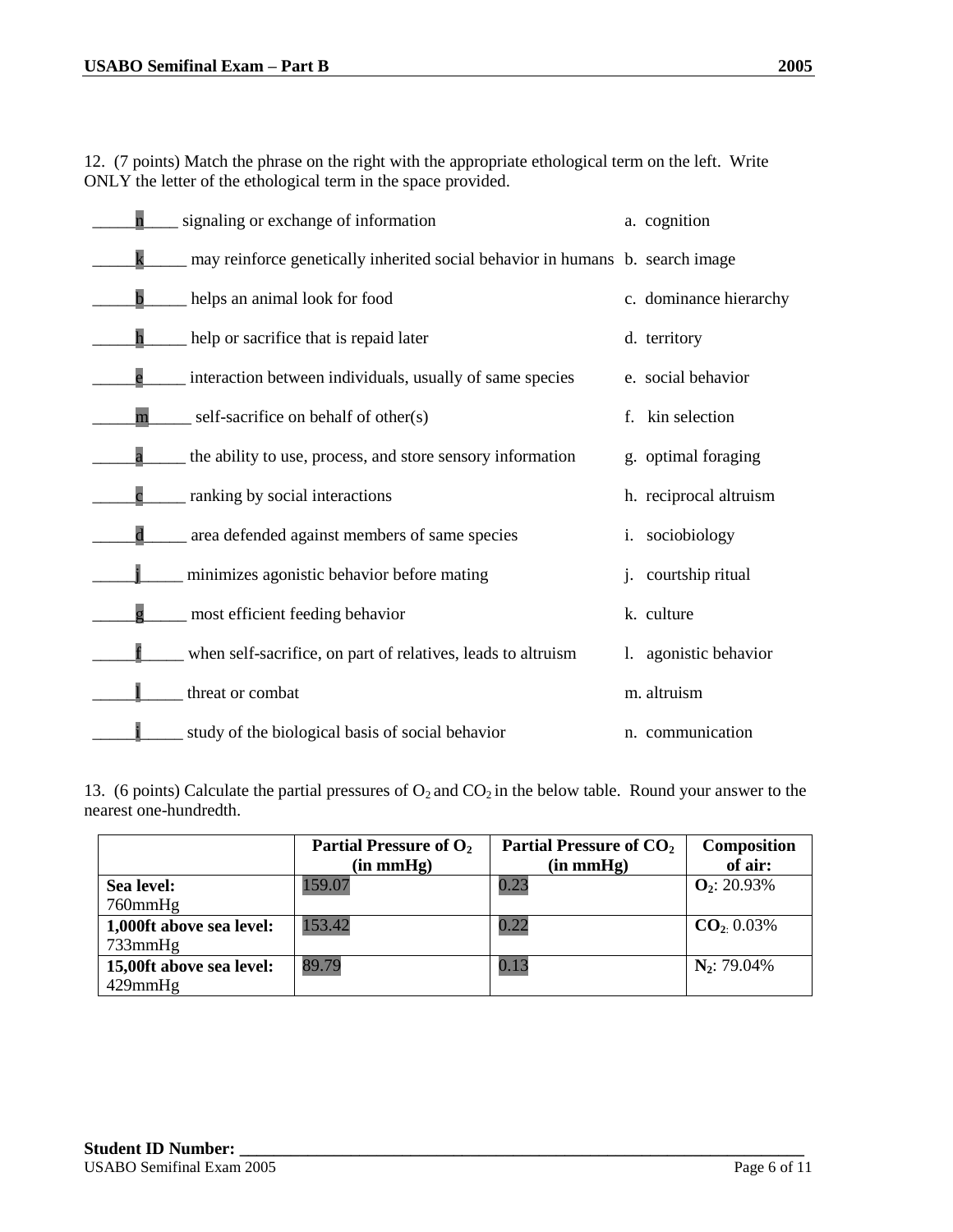14. (5 points) Identify the patterns of leaf veination (6-8) and root types (9-10):



15. (8 points) You have discovered a series of mutations in the A locus, which governs the distribution of pigment in the coat of horses. The alleles, their associated phenotypes, and frequencies in a certain population are:

| <b>Allele</b> | <b>Associated phenotype</b>    | <b>Frequency</b> |
|---------------|--------------------------------|------------------|
|               | bay (wild type)                | 0.4              |
|               | dark bay (black mane and tail) | 0.2              |
| a             | seal brown                     | 0.1              |
| a             | recessive black                | 0.3              |

\*The order of dominance of the alleles is:  $A^+ > A > a^t > a$ 

What are the expected frequencies of the four possible phenotypes, assuming this population is in Hardy-Weinberg equilibrium?

**NOTE:** Indicate your answers to only two decimal places.



16. (4 points) Complete the following table by writing the number of the energy and carbon source(s) listed below for the appropriate mode of nutrition in the table:

1) organic compounds 2) inorganic chemicals  $3)$  CO<sub>2</sub> 4) light

| <b>Mode of Nutrition</b> | <b>Energy Source</b> | <b>Carbon Source</b> |
|--------------------------|----------------------|----------------------|
| Chemoautotroph           |                      |                      |
| Chemoheterotroph         |                      |                      |
| Photoautotroph           |                      |                      |
| Photoheterotroph         |                      |                      |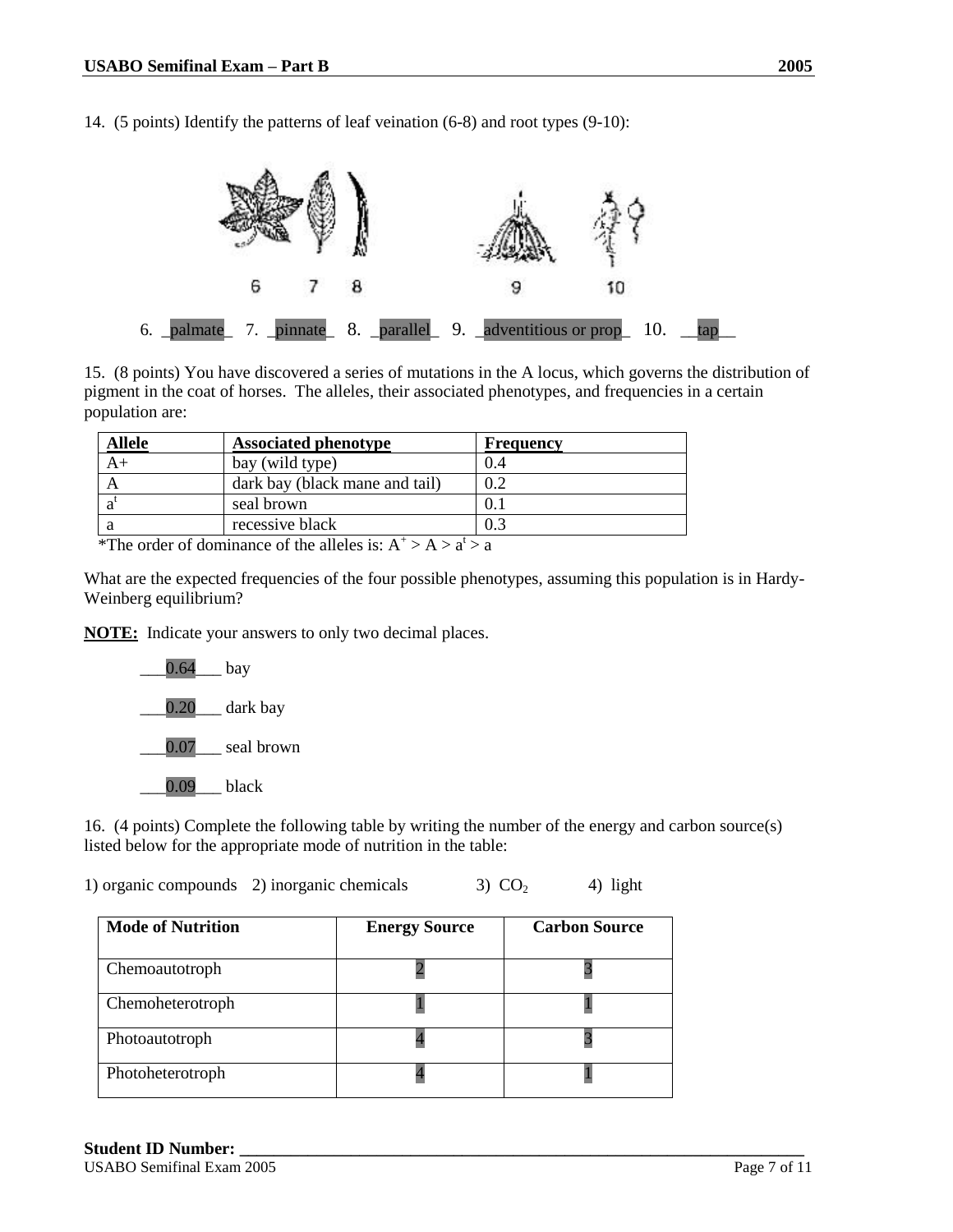17. (8 points) The enzyme polynucleotide phosphorylase was used by M. Niremberg and others to synthesize artificial, random sequence RNAs in the absence of a template. The RNA was then used as a template in a cell-free system for protein synthesis. [Assume that an RNA was synthesized using polynucleotide phosphorylase from a mixture of ribonucleotides that consisted of 90% ATP and 10% CTP.]

Use the table below to answer the following questions:

a) Which amino acid(s) could possibly appear in the synthetic protein?

Lysine/Lys/K; Asparagine/Asn/N; Threonine/Thr/T; Proline/Pro/P; Glutamine/Gln/Q; Histidine/His/H (1 point per correct amino acid)

b) Which amino acid(s) would be the most prevalent and which would be least prevalent? State the amino acid and give the percent to the nearest tenth for both the most prevalent and the least prevalent.

# Lysine/Lys/K (72.9%); Histidine/His/H (0.9%) (1 point per correct amino acid; 1 point per correct percentage)

| 2cd position               |                                                 |                                                  |                                                  |                                                                    |                            |
|----------------------------|-------------------------------------------------|--------------------------------------------------|--------------------------------------------------|--------------------------------------------------------------------|----------------------------|
| 1st position<br>$(5'$ end) | U                                               |                                                  |                                                  | (ì                                                                 | 3rd position<br>$(3'$ end) |
|                            | Phe - F<br>Phe - F<br>Leu - L<br>Leu - L        | Ser - S<br>$Ser-S$<br>$Ser-S$<br>$Ser-S$         | $Tyr - Y$<br>$Tyr - Y$<br>Stop<br>Stop           | $CVS - C$<br>$Cys - C$<br>Stop<br>$Trp - W$                        | U<br>C<br>A<br>G           |
|                            | Leu - L<br>Leu - L<br>Leu - L<br>Leu - L        | $Pro - P$<br>$Pro - P$<br>$Pro - P$<br>$Pro - P$ | His - H<br>His - H<br>$Gln - Q$<br>$Gln - O$     | $Arg - R$<br>$Arg - R$<br>$Arg - R$<br>$Arg - R$                   | U<br>C<br>A<br>G           |
|                            | $I$ le - I<br>$Ile - I$<br>$Ile - I$<br>Met - M | $Thr - T$<br>$Thr - T$<br>$Thr - T$<br>$Thr - T$ | $Asn - N$<br>Asn - $N$<br>$Lys - K$<br>$Lys - K$ | $Ser - S$<br>$Ser - S$<br>$Arg - R$<br>$Arg - R$                   | U<br>C<br>A<br>G           |
|                            | Val - V<br>Val - V                              | Ala - A<br>Ala - A<br>Ala - A<br>Ala - $A$       | $Asp - D$<br>$Asp - D$<br>$Glu - E$<br>$Glu - E$ | Gly - G<br>$Gly - G$<br>$\mathrm{Gly}$ - $\mathrm{G}$<br>$Gly - G$ | U<br>C<br>A<br>G           |

| Alanine       | Ala | A |
|---------------|-----|---|
| Arginine      | Arg | R |
| Asparagine    | Asn | N |
| Aspartic acid | Asp | D |
| Cysteine      | Cys | C |
| Glutamic acid | Glu | E |
| Glutamine     | Gln | Q |
| Glycine       | Gly | G |
| Histidine     | His | H |
| Isoleucine    | Ile | I |
| Leucine       | Leu | L |
| Lysine        | Lys | K |
| Methionine    | Met | M |
| Phenylalanine | Phe | F |
| Proline       | Pro | P |
| Serine        | Ser | S |
| Threonine     | Thr | T |
| Tryptophan    | Trp | W |
| Tyrosine      | Tyr | Y |
| Valine        | Val | V |
|               |     |   |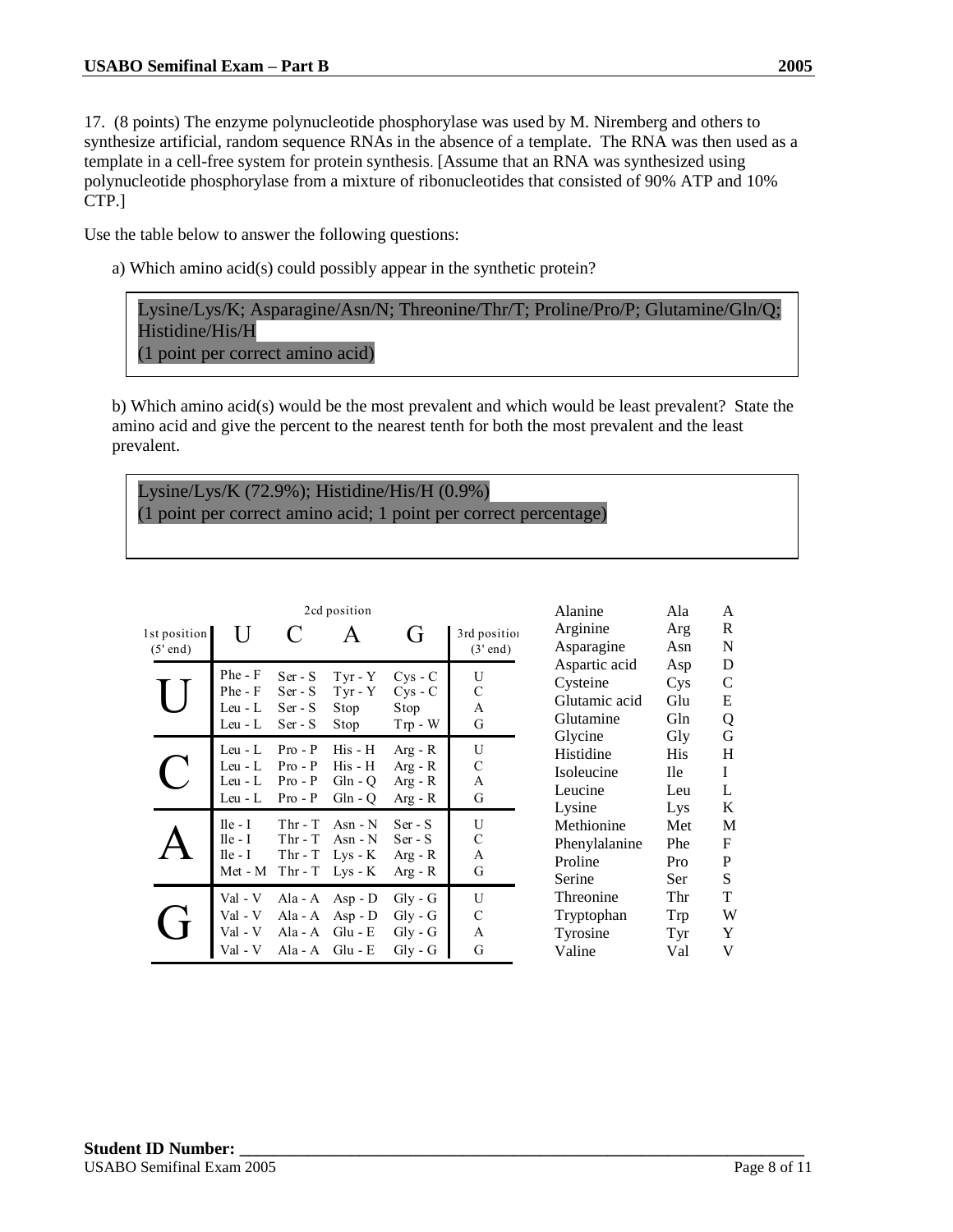18. (4 points) Fill-in the blanks provided for each cross-section. State whether the cross-section is a monocot or dicot, and if it is a root or a stem.



19. (6 points) Match the biome in the figure below with the appropriate plotted area (a, b, c, d, e, and f) in the climograph.



20. (10 points) Match the endocrine activity on the left with the appropriate hormone on the right. Answers may be used once, more than once, or not at all.

| lowers level of glucose in the blood                     | a)                 |
|----------------------------------------------------------|--------------------|
| stimulates contraction of uterus                         | b)<br>c)           |
| stimulates calcium deposition in bones                   | d)<br>e)           |
| promotes reabsorption of sodium ions in kidney           | f)<br>$\mathbf{g}$ |
| its secretion is directly regulated by light-dark cycles | h)<br>$\mathbf{i}$ |
| secreted by the alpha cells of the islets of Langerhans  | j)                 |
| secretion is increased when blood calcium levels are low | k)                 |
| a and/or d_ promotes the growth of uterine lining        |                    |
| stimulates contraction of mammary gland cells            |                    |
| secreted by pineal gland                                 |                    |



- b) aldosterone
- melatonin
- progesterone
- insulin
- epinephrine
- oxytocin
- thymosin
- calcitonin
- parathyroid hormone
- none of the above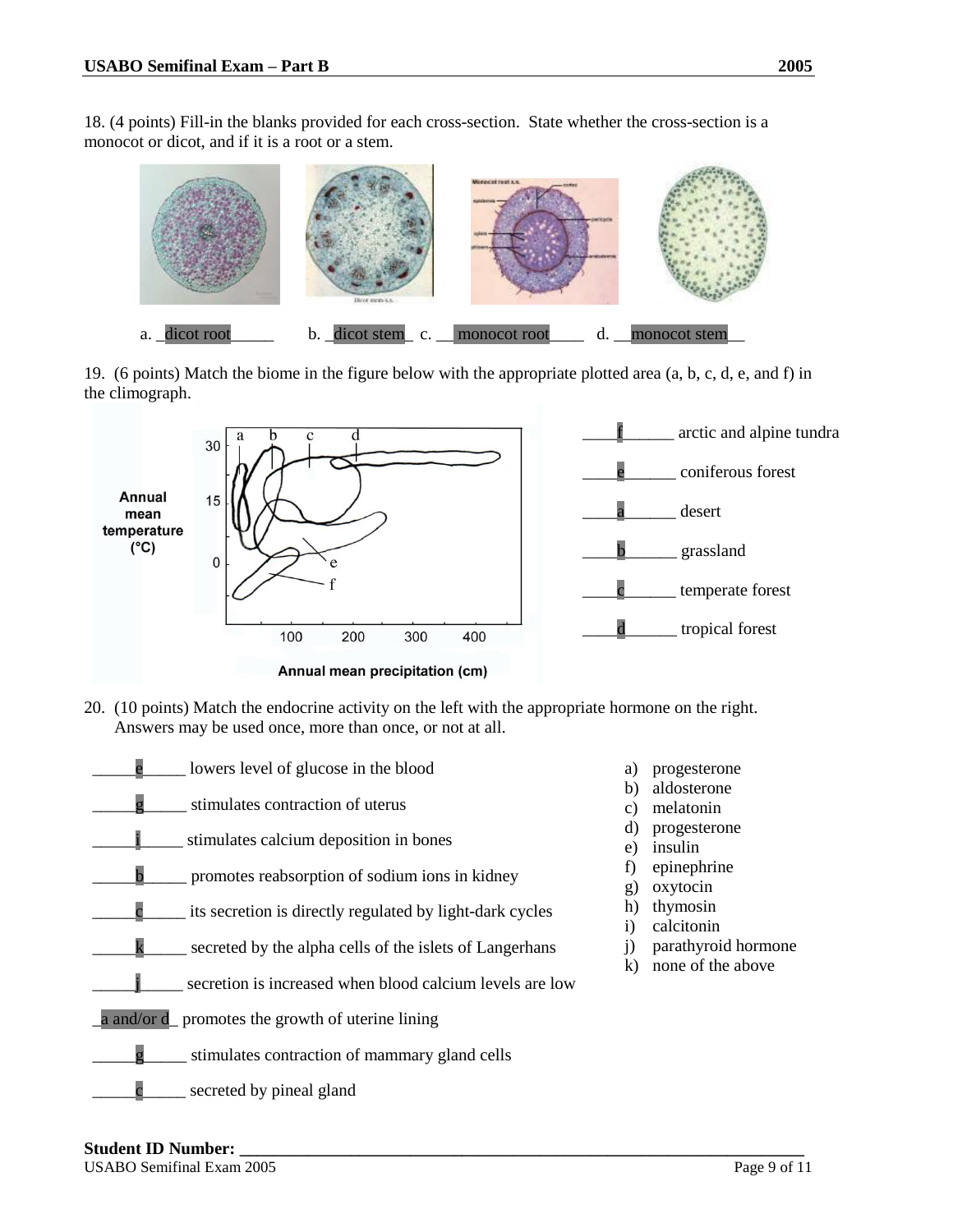21. (5 points) Match the term on the left with its definition on the right. Write ONLY the letter of the ethological term in the space provided.

| <b>Terms</b> |                        | <b>Definitions</b>                                                                                                                                            |
|--------------|------------------------|---------------------------------------------------------------------------------------------------------------------------------------------------------------|
|              | niche                  | a. the dividing of contiguous blocks of habitat into two or more fragments                                                                                    |
|              | habitat fragmentation  | b. where there is no member of a given species left alive anywhere in the<br>world                                                                            |
|              | extinction             |                                                                                                                                                               |
|              | threatened species     | c. where clusters of a single species intermittently occupying discrete sites<br>whose populations exchange breeders (A.K.A.: a population of<br>populations) |
|              | ecological restoration |                                                                                                                                                               |
|              | metapopulation         | d. a species that is found naturally in a single geographic area and in no<br>other place                                                                     |
|              | endangered species     | e. rehabilitation or re-creation of an ecosystem the natural functions of<br>which have been destroyed or impaired                                            |
|              | extirpation            |                                                                                                                                                               |
| $\mathbf d$  | endemic                | f. where no member of a species is found in an area that it once inhabited,<br>but is found elsewhere in the wild                                             |
|              | deme                   | g. collection of individuals that are sufficiently close genetically and<br>geographically that they mate with one another                                    |
|              |                        | h. ecological role or relationship between a species and various ecosystem<br>components                                                                      |
|              |                        | i. species likely to go extinct as a result of human activity                                                                                                 |
|              |                        | j. species likely to become endangered in the near future                                                                                                     |

22. (5 points) Referring to the action potential graph below, write the number (from the graph) that corresponds with the appropriate action potential action on the right of what is occurring at that stage of the action potential.



5 the membrane is unable to respond to any further stimulation regardless of intensity

4 or 5 (1pt) sodium gates close, and potassium gates re-open

1 and 6 (2 pts) both sodium and potassium voltage-gated channels are closed

2 stimulus opens some sodium channels